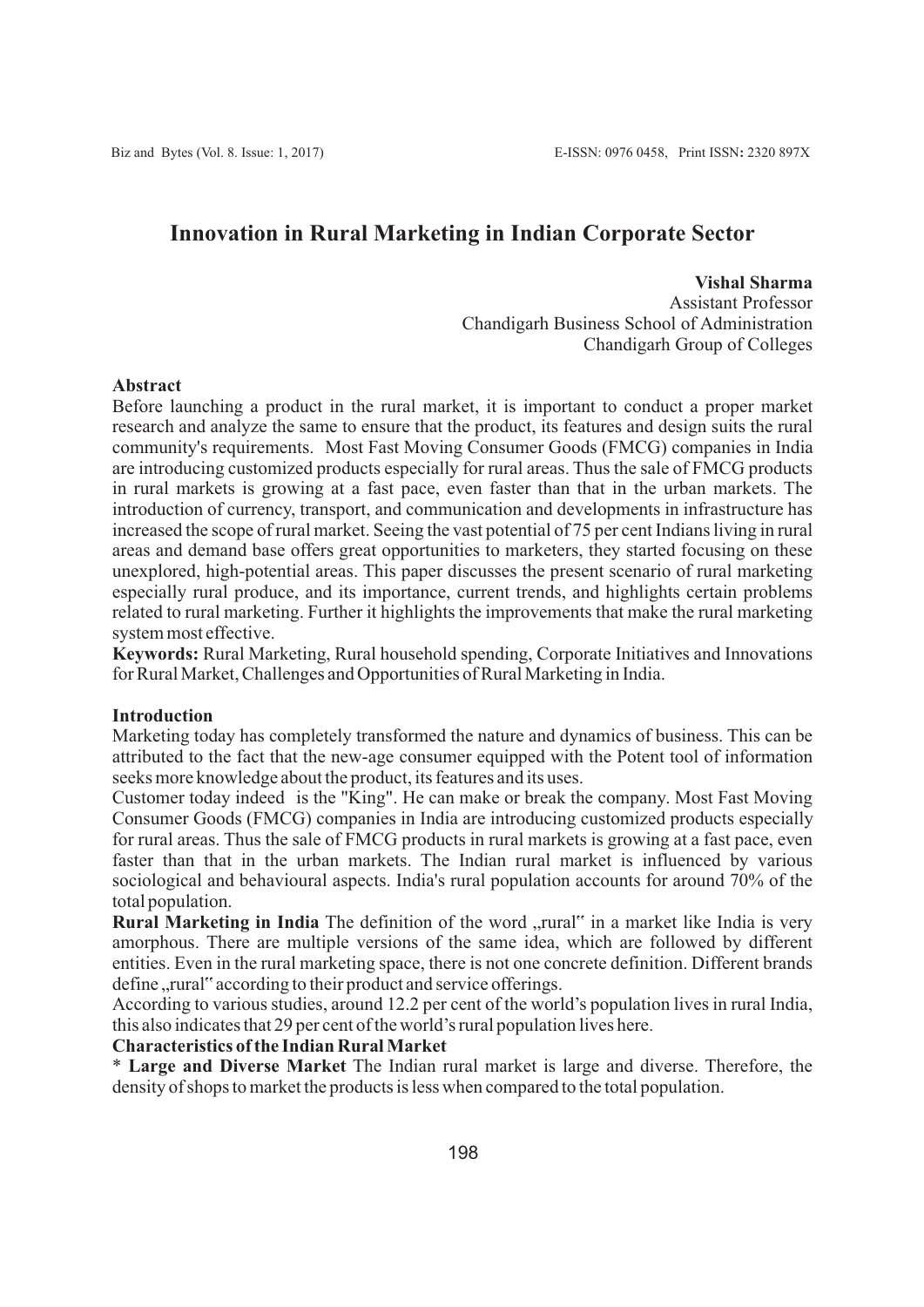\* **Agriculture is the Major Source of Income** The main source of income of the rural people is agriculture. If crops fail, then their income gets affected automatically and this reduces their purchasing power.

\* **Traditional Outlook** People in rural areas are traditional in their thinking; they are superstitious in their beliefs. This trend too is changing because of increasing literacy levels among the rural youth.

\* **Diverse Socioeconomic Background** Rural consumers are spread across different states in distant parts of India. Thus, their social norms and economic status differs widely from each other.

\* Change in Standard of Living: Rural population has in general a low literacy rate, low per capita income and thus low savings. Many of the rural people's standards of living are below the poverty line and they are also socially backward. There is, however, a change for the better on these fronts as a result of reduced tax structures, Government subsidies and favourable regulations on pricing of farmers produce. Thus, their disposable income is increasing slowly

### **Recent Trends in Rural Marketing**

Project Shakti by Hindustan Lever-"The objectives of Project Shakti are to create incomegenerating capabilities for underprivileged rural women by providing a small-scale enterprise opportunity, and to improve rural living standards with greater awareness of health and hygiene," In addition to the distribution network, the Shakti project includes Shakti Vani (or voice), a social awareness program, and iShakti, a community portal.

#### **Rural Marketing: Challenges Ahead**

The rural markets are full of challenges because of following characteristics like illiteracy, distances, vast markets potential, communication, rail and road transportation, distribution of products and services, understanding consumer behaviour, socio- cultural factors, languages, lack of infrastructural facilities etc. Another major plague of rural marketing has been widespread availability of fakes. Shopkeeper plays a very important role here, as consumer asks for things, not brands like Laal wala sabun dena, Lal Dant Manjan Dena. To counter this nuisance agency would certify specific village Kirana Wala as Genuine Products Store. Failure to comply at surprise checks would result in immediate termination of contract. Some other important problems of rural

#### **Some Important Case Studies of Marketing Innovation in Rural Areas Are as Under:**

\* Maruti has been organizing road shows with film screenings. This is much like a travelling cinema that rural India is already quite familiar and fascinated with. The only difference being that the film is not set up in a tent, but inside a TATA truck fitted a Samsung LCD TV, an air conditioner and reclining seats. The film strikes a chord with the villagers because it tells a simple story of an average villager who buys a Wagon R after being persuaded by a friend who also bought a Wagon R.

\* "Gaon Chalo" by Tata Tea: "Gaon Chalo" is a distinctive rural marketing initiative started in the year 2006 in Uttar Pradesh by Tata Tea. For penetrating the rural market, the company partnered with NGOs with wide reach among Uttar Pradesh's rural masses. The "Gaon Chalo project has created employment opportunities to the youth of villages and small towns. It has brought steady income to those who are distributors of Tata Tea. Tata Tea's consolidated market shares from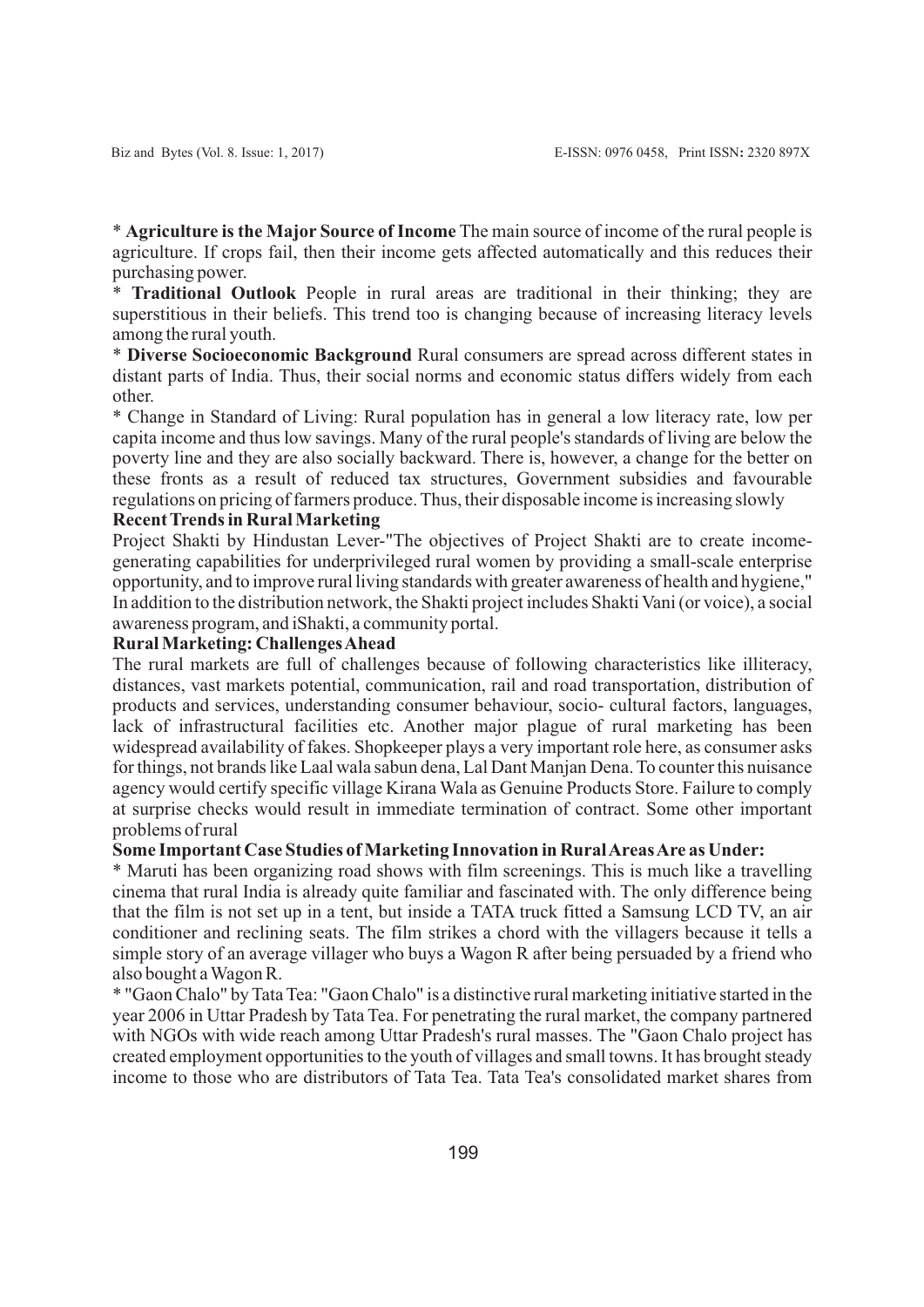rural areas rose from 18% to 26.6%.

\* **Nokia's Low-Cost Handsets** According to marketers, rural India has a huge progressive customer base for mobiles. As most rural consumers are price-sensitive, Nokia has launched seven handsets in the price range of Rs. 1500 to Rs. 5500 targeting rural customers. Further, Nokia is promoting a subscription-based service called "Life Tools" which provides information about agriculture and education that is helpful to rural people. It also provides entertainment services. The "life Tools" service is priced between Rs.30 to Rs. 60 per month, based on the package an individual opt for.

\* **Dabur- Indian Oil Partnership**In order to tap India's rural market, Dabur India Ltd. Has tied up with Indian Oil Corporation (IOC). According to the agreement between the two companies, IOC's retail outlets all over the country will stock and sell Dabur's products consisting of healthcare, oral care, personal wash, skin care and home care products. The Kisan Seva Kendra is a one-stop rural retail outlet of IOC, which offers fuel and non-fuel products like fertilizers, grocery, tools used for cultivation, seeds, personal care products, auto spares, etc. There are 1600 such IOC outlets across India.

\* **Airtels's Telecom Revolution in Rural India** Airtel's rural start up package offers its customers a Motorola handset for just Rs. 1599. Its recharge cards come in a minimum denomination of Rs.10, so that even daily wage earners can afford to use the service, Airtel is spreading awareness in villages by its roadside advertisements highlighting its red and white logo. It is also increasing its business network through commission-based retailers, who can be anyone who is selling cigarette, paan, textiles, etc. The company already has 55000 retailers in Bihar and Jharkhand, and is planning to expand the network by approaching 5000 more cigarette and paan sellers.

\* **Mahindra-Leading Brand in Rural India** Aftre launching its Super Turbo 595 DI Tractor, Mahindra wanted to create awareness about its new technology and high efficiency to farmers and thereby sell the tractor. It, therefore, identified opinion leaders and progressive farmers and organized interactive discussions between the company (Mahindra) and its target audience (farmers and opinion leaders). It gave free test rides and thereby sold the tractor initially to opinion leaders. This marketing activity was carried out in Maharashtra, Haryana and Punjab. After using the tractor for a reasonable time period, the initial buyers were glad to have the product and expressed their positive word-of-mouth about the tractor to their friends, relatives and neighbors. This initiative has helped the company to a great extent

### **FourP's of Rural Marketing**

1. Product- Product refers to anything that is capable of or can be offered to satisfy need or want. Product for rural market must be built or modified to suit the lifestyle and needs of the rural consumers.

### **Product Strategy**

1. Small Unit Packaging

Small packs are preferred due to the following reasons:

1. Small packs help the rural consumer to pick the product at affordable price.

2. Individual use products like shampoo; toilet soaps, etc. are bought in smaller size.

3. Small packs are easy to display and they increase the visual appeal.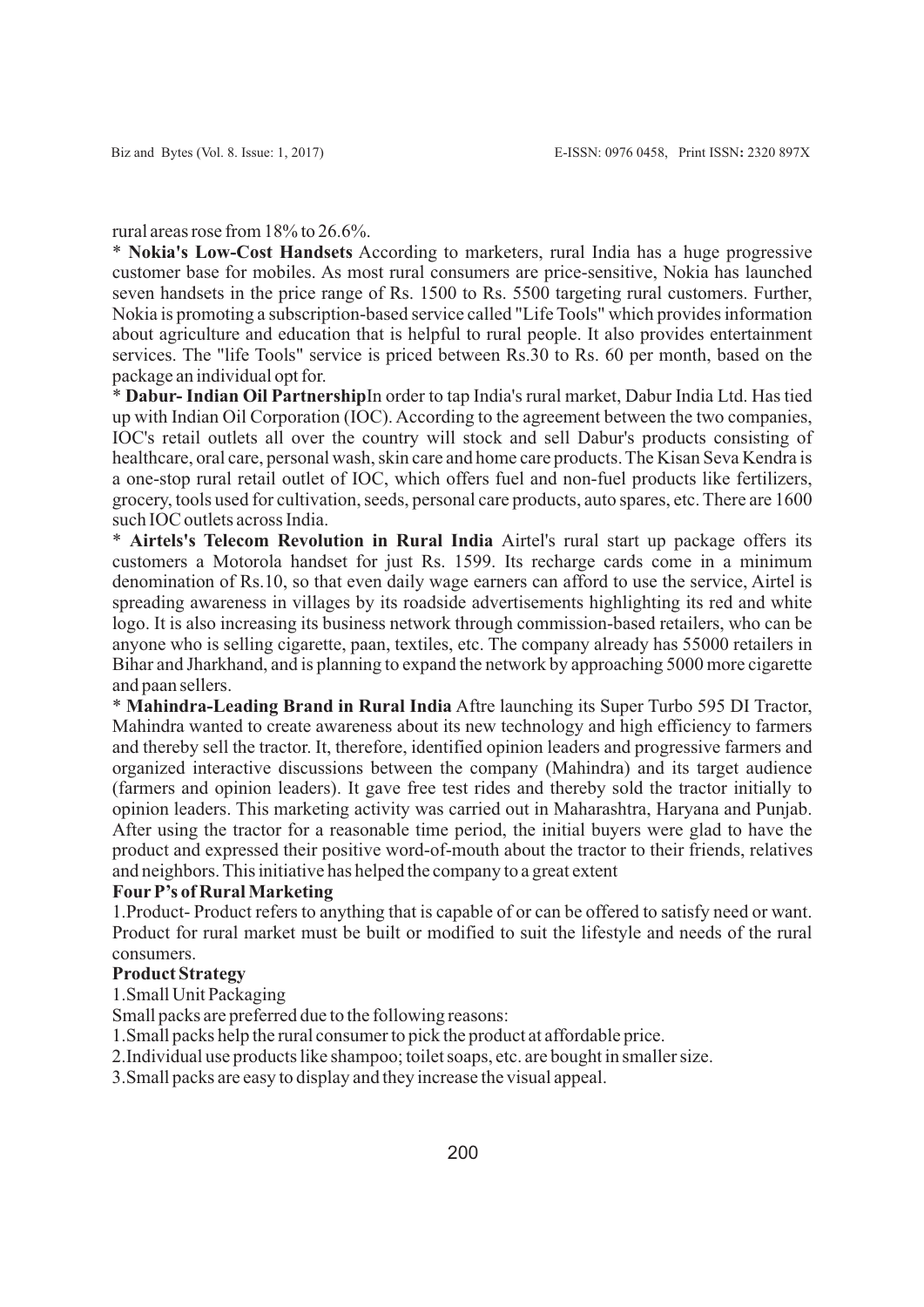4. Small packs are convenient to retailer to do his business.

## **Example**

1. Cavin Kare introduced shampoo in 4 ml sachets at 0.50 paise.

2. Rasna is now available in sachet at Re. 1

3. Ponds introduced 20 gm talcum powder

4. Tiger biscuit is available in four biscuits pack at Re. 1

## **Price**

Price refers to the amount the customers has to pay in order to acquire a product or services. The villagers due to their limited resources are very price sensitive by nature.

## **Pricing Strategies**

• Large Volume –low merging

• Overall Efficiency and passing on benefits to consumers.

• Low cost/ value for money product

# **Examples of successful pricing strategy**

• Godrej introduced three brands of Cinthol , Fair Glow and Godrej in 50-gm packs, priced at Rs 4-5 meant specifically for Madhya Pradesh, Bihar and Uttar Pradesh — the socalled Bimaru' **States** 

• Hindustan Lever, among the first MNCs to realise the potential of India's rural market, has launched a variant of its largest selling soap brand, Lifebuoy at Rs 2 for 50 gm

• Coca-Cola has also introduced Sunfill, a powdered soft-drink concentrate. The instant and ready-to-mix Sunfill is available in a single-serve sachet of 25 gm priced at Rs 2 and mutiserve sachet of 200 gm priced at Rs 15.

3. Place –refers to point of sale. Avillage as a place for promotion, distribution, and consumption is very different from town or city

### **Place Strategy**

• Segmentation

• Distribution up to feeder markets/ Mandi towns.

• Direct Contact with rural Retail

# **Examples**

• To service remote village, stockists use autorickshaws, bullock-carts and even boats in the backwaters of Kerala. Coca-Cola, which considers rural India as a future growth driver, has evolved a hub and spoke distribution model to reach the villages

4. Promotion- This refers to all the activities undertaken to make the product or service known to and preferred amongst the user and trade. Promotion aspect always creates a challenge in rural backwaters of Kerala. Coca-Cola, which considers rural India as a future growth driver, has evolved a hub and spoke distribution model to reach the villages

# **Promotion**

This refers to all the activities undertaken to make the product or service known to and preferred amongst the user and trade. Promotion aspect always creates a challenge in rural markets because of the fact that village have thin population density and are widely spread over large remote areas.